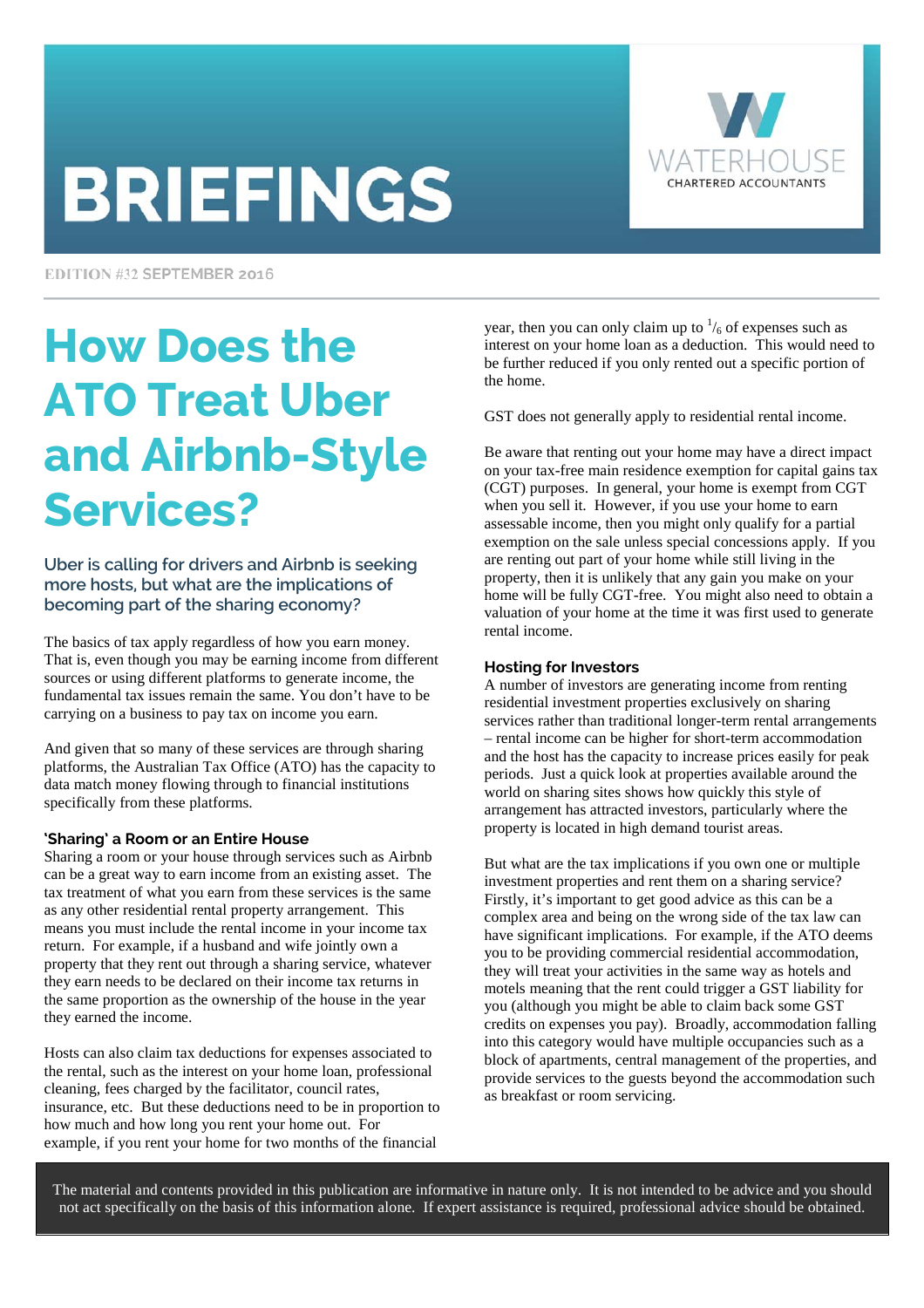

Before becoming a host, as a minimum, it's important to understand the tax implications of your arrangement, check if there are council restrictions and ensure that you have the right insurance in place.

#### **Sharing Property Owned by your SMSF**

Can your self-managed superannuation fund (SMSF) become a host and rent residential property on sites such as Airbnb? There is nothing that prevents an SMSF from providing host services assuming that the investment strategy of the fund allows for the risks associated to this style of rental and the liquidity issues have been thought through by the trustees. In general, the rules apply the same way as other residential rental property arrangements, in particular no one associated to the fund including the members, their relatives or their associates can use the property. And because the fund is not using a commercial property agent, for audit purposes it will be essential to keep excellent paperwork to prove how, when and to whom the property was rented. Also check the insurance is appropriate to protect the fund's assets.

#### **Ride-Sharing and Sourcing**

The ATO regards ride-sourcing services as a taxi service, which means that if you are providing these services you need to register for GST regardless of how much you earn from driving.

Normally, taxpayers need to reach the \$75,000 threshold before they are forced to register and remit GST, but in the case of 'taxi services' this threshold does not apply. The ATO is definitive in its stance that ride-source drivers provide taxi services. The grace period for drivers to comply with the ATO's strict stance expired on 1 August 2016 so all ridesource drivers should now be registered for GST.

If you already have an individual ABN (for example you might do IT contracting) then you can use the same ABN for ridesource services and register for GST using this ABN.

If you drive infrequently for a bit of cash on the side, you also need to declare any money you earn on your income tax return. You can also claim any expenses you paid for providing ridesharing services if you own or lease the car you use for ridesourcing (i.e. it's owned or leased in your name). If you drive less than 5,000 kilometres in the financial year in the course of earning income, you could choose to simply claim a 66 cent per km deduction for the kilometres you travel while providing ride-source services. Or you can keep a log book for 12 weeks to work out your deductions that way. And because you are registered for GST you can also claim GST credits on expenses you incur in providing ride-source services. Just be aware that if the car is not used exclusively for ride-sourcing, you can only claim deductions and GST credits for the portion of expenses that apply to providing ride-source services – not everything you spend. Simply turning on the app is not

enough – you need to be actually providing the service to claim a deduction.

If you are in the business of providing ride-sharing services – for example ride-sourcing is all you do and you have set up a business structure to support it – like any other business you have access to a broader range of deductions. This might include access to a broad range of small business concessions, including an immediate tax deduction on assets costing up to \$20,000 (GST exclusive). However, you could also be subject to some strict rules which apply to losses made from business activities.

#### **Other Sharing Economy Services**

There are a wide range of other services that could potentially be provided through the sharing economy. This could include using your ute or other commercial vehicle to provide removal or delivery services.

In each case, it is important to work through the basic rules to determine whether the activities amount to a business, the income and deductions that need to be declared on your tax return, the records that need to be kept in order to support the claims that are being made, as well as the ABN and GST issues that go along with providing services.

This is an area that is clearly on the ATO's radar so it is important to ensure that all relevant tax obligations are identified and are being managed appropriately.

### What Postcode Loses the Most Super?

There is over \$11.7 billion in lost super sitting with the ATO, and Mackay in Queensland is responsible for \$49,256,340.55 of it.

While Mackay and its surrounding suburbs top the list, Cairns comes in a close second with \$49,101,868.85.

But it's not all holiday zones that make the top 10 lost super postcodes – Liverpool NSW, Campbelltown NSW and Sydney's CBD all make the list.

If you have registered for myGov, you can link your account to the ATO's online services and bring up any super accounts attached to your tax file number.

#### **Head Office**

Suite 12 Level 3, Gateway Building 1 Mona Vale Road Mona Vale NSW 2103

#### **Sydney Office**

Level 8 23 O'Connell Street Sydney NSW 2000 **T** 02 8973 2222 admin@waterhouseca.com.au **www.waterhouseca.com.au** 

**ABN 60 535 258 608** 

Liability limited by a scheme approved under Professional Standards Legislation